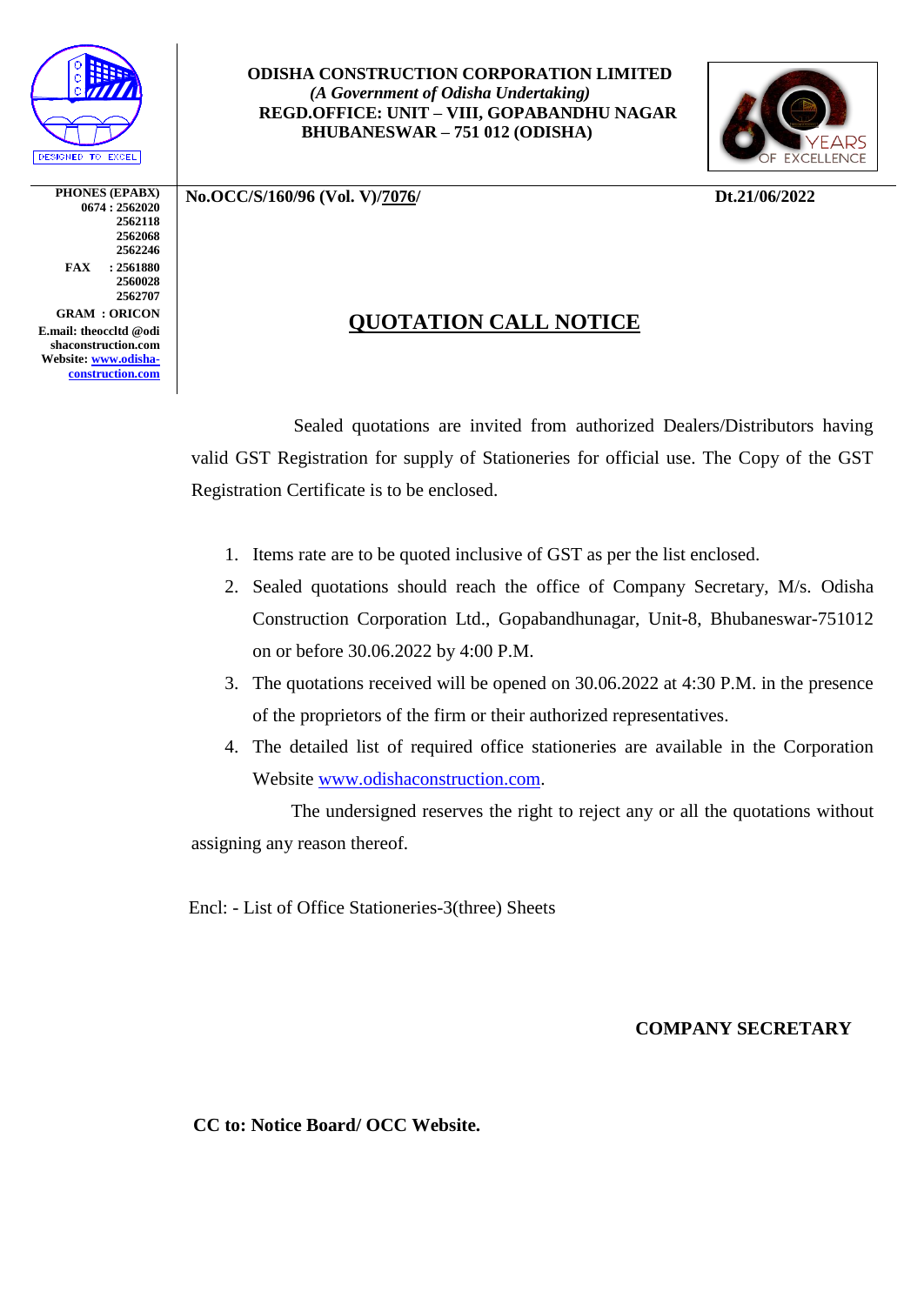## **ODISHA CONSTRUCTION CORPORATION LIMITED Requirement Office Stationeries for the year 2022-23**

| SI.<br>No.      | Name of the Office Stationery items Quantity |        | Unit           | Rate<br>(in Rs.) | <b>Amount</b><br>(in Rs) |
|-----------------|----------------------------------------------|--------|----------------|------------------|--------------------------|
| $\mathbf 1$     | Xerox Paper A-4 Size (J.K. Paper)            | 1200   | Pkts           |                  |                          |
| $\overline{2}$  | Xerox Paper A-3 Size (J. K. Paper)           | 100    | Pkts           |                  |                          |
| 3               | Alpin                                        | 25     | Pkts.          |                  |                          |
| 4               | Lever Arch File                              | 300    | Pcs.           |                  |                          |
| $\overline{5}$  | Correction Pen (Camlin) 7 ml                 | 80     | Pcs            |                  |                          |
| 6               | Duster Cloth                                 | 200    | Pcs.           |                  |                          |
| $\overline{7}$  | Paper Clip                                   | 40     | Pkt            |                  |                          |
| 8               | L. Folder file (White)                       | 300    | Pcs.           |                  |                          |
| 9               | Tag (Cotton Long) -8"                        | 200    | Pkt            |                  |                          |
| 10              | Pencil (Natraj)                              | 200    | Pcs            |                  |                          |
| 11              | Refill (Small) (Blue)                        | 80     | Pkt            |                  |                          |
|                 | 12  Refill(Small)(Red)                       | $20\,$ | Pkt            |                  |                          |
| $\overline{13}$ | Gum-300 ml                                   | 30     | <b>Bottles</b> |                  |                          |
| 14              | Gum-750 ml                                   | 20     | <b>Bottles</b> |                  |                          |
| 15              | Room Freshener Spray (Riya) Sandal           | 100    | <b>Bottles</b> |                  |                          |
| 16              | Cello Tape -1" (White)                       | 60     | Pcs.           |                  |                          |
| 17              | Cello Tape-2" (Brown & White)                | 60     | Pcs.           |                  |                          |
| $\overline{18}$ | Single Punch 4.5 mm                          | 40     | Nos.           |                  |                          |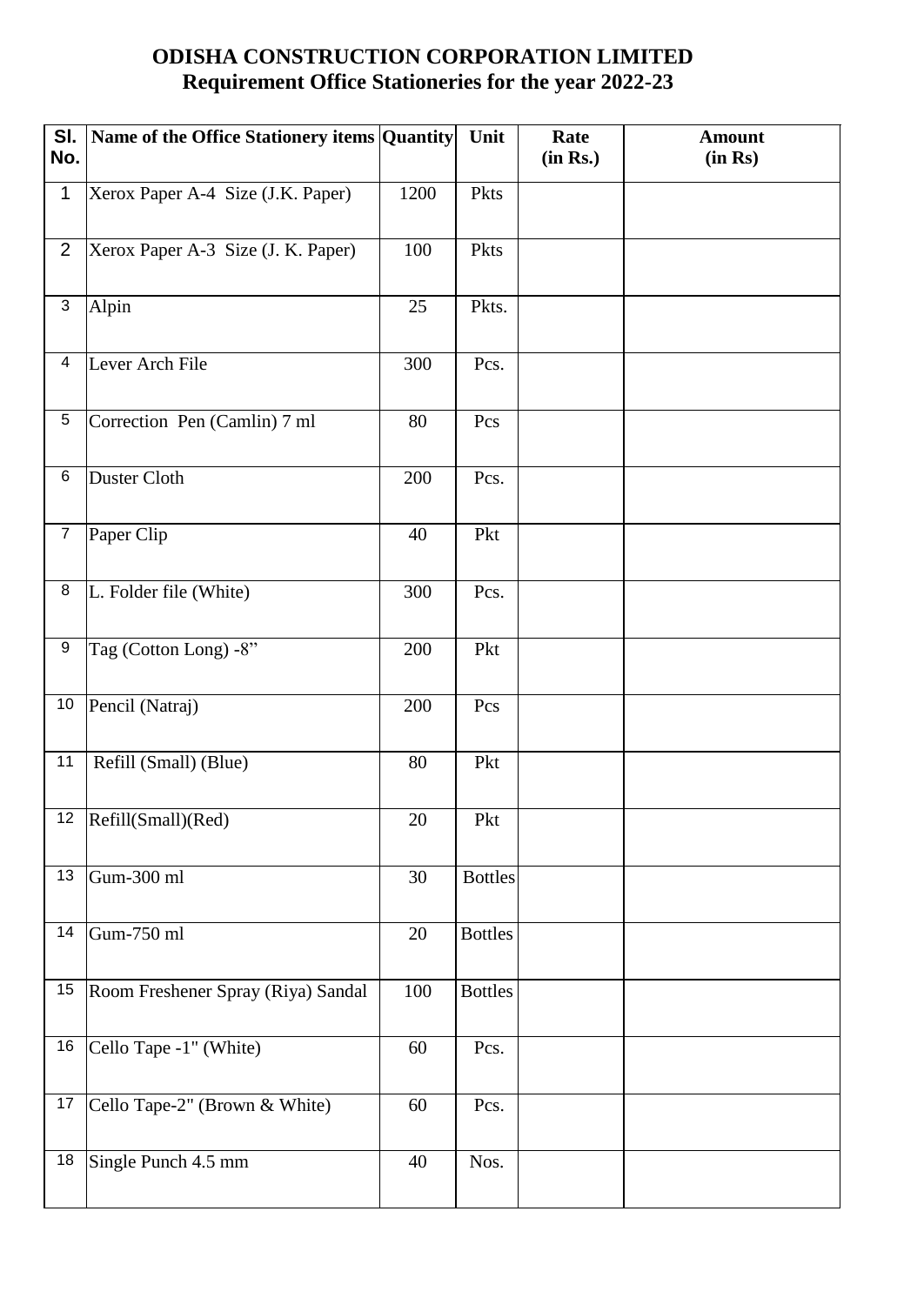| 19              | Stapler (Small) HP.10 size<br>(Kangaro) | 50              | Pcs.       |  |
|-----------------|-----------------------------------------|-----------------|------------|--|
| 20              | Stapler (Big) HP :45 size (Kangaro)     | 10              | Pcs        |  |
| 21              | Stapler Pin (Small) HP No.10            | 200             | Pkts.      |  |
| $\overline{22}$ | Envelope Small 9"x4"(Brown)             | 3000            | Pcs.       |  |
| 23              | Envelope Big 11"x5"(Brown)              | 4000            | Pcs.       |  |
| 24              | Both side Dot Pen                       | 300             | Nos,       |  |
| 25              | Scissors                                | 20              | Nos.       |  |
| 26              | Scale - $12$ "                          | 50              | Nos.       |  |
| 27              | <b>Bodkin</b>                           | 20              | <b>Nos</b> |  |
| 28              | Gem Clips(30mm)                         | 40              | Pkt        |  |
| 29              | Twin Thread                             | 20              | Nos.       |  |
| 30              | Sponge (Water)                          | 10              | Nos.       |  |
| 31              | Pencil Battery                          | 60              | Nos.       |  |
|                 | 32 Remote Battery                       | 120             | Nos.       |  |
| $\overline{33}$ | Dustbin                                 | 40              | Nos.       |  |
| $\overline{34}$ | High Lighter Pen                        | 50              | Nos.       |  |
| 35              | Paper Weight                            | $60\,$          | Nos.       |  |
| $\overline{36}$ | Knife                                   | $\overline{15}$ | Nos.       |  |
| 37              | Marker Pen                              | $10\,$          | Nos.       |  |
| 38              | Pen Stand                               | $10\,$          | Nos.       |  |